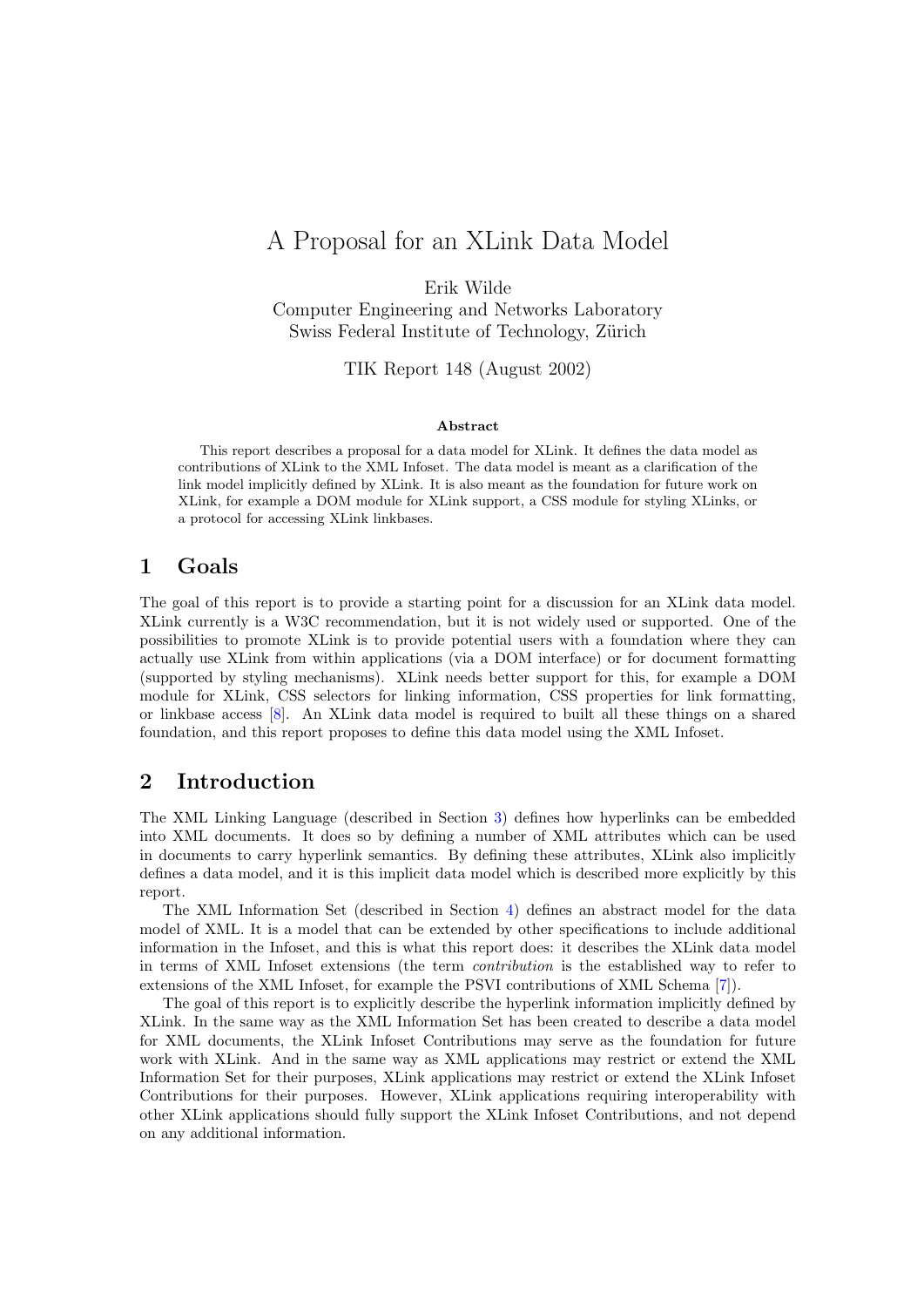# <span id="page-1-0"></span>3 The XML Linking Language

The XML Linking Language (XLink) [\[5\]](#page-5-0) defines how hyperlinks can be expressed in XML. XLink uses the XML Namespace [\[1\]](#page-5-0) mechanism to define a number of global attributes. If these attributes are used according to the constraints defined in XLink, then they are interpreted as hyperlink information.

### 3.1 Simple and Extended Links

In Section 5 ("XLink Elements and Attributes"), XLink defines two syntactic variants of XLink hyperlinks, *simple links* (Section 5.1 of XLink) and *extended links* (Section 5.2 of XLink). Simple links provide a short-hand notation for extended links, so from the model point of view, it is not necessary to distinguish between simple and extended links. However, it may be interesting for applications to know whether a particular link has been specified in simple or extended syntax, so this information should be reflected in the XLink Infoset Contributions.

### 3.2 Value defaulting

XLink defines value defaulting for some attributes, for example an arc-type element where the from and/or to attributes are missing is interpreted in a way as if the missing attribute(s) were standing for all the labels supplied on locator-type elements. If the XLink Infoset Contributions are derived from XLink markup, then all the value defaulting constraints defined by XLink must be observed.

On the other hand, if an Infoset containing XLink Infoset Contributions is serialized as XML/XLink, it is at the serializing application's discretion to decide whether the serialization takes advantage of value defaulting (if possible) or not, as long as the serialized result is semantically identical to the XLink Infoset Contributions.

# 4 The XML Information Set

The XML Information Set (XML Infoset) [\[3\]](#page-5-0) defines the data model of XML documents [\[2\]](#page-5-0). It omits some of the information that is present in an XML document (such as the order of attributes in an element start tag), and hides some of the specifics of the document (such as the character encoding being used). As such, it is a foundation for other specifications, such as the *Document* Object Model (DOM) [\[6\]](#page-5-0) or XML Schema [\[7\]](#page-5-0).

The Infoset defines a number of *information items* with *properties*, and this definition does not presribe any specific form of representation or interface, it is simply an abstract data model. One possible representation of an Infoset is an XML document, and one possible interface for the Infoset is the Document Object Model.

# 5 XLink Infoset Contributions

If a property specifies child information items as possible values, then these child information items may be any XML Infoset items, depending on the content of the respective XML element.

### 5.1 Information Items

The following sections contain definitions of the four types of information items that are defined by the XLink Infoset Contributions.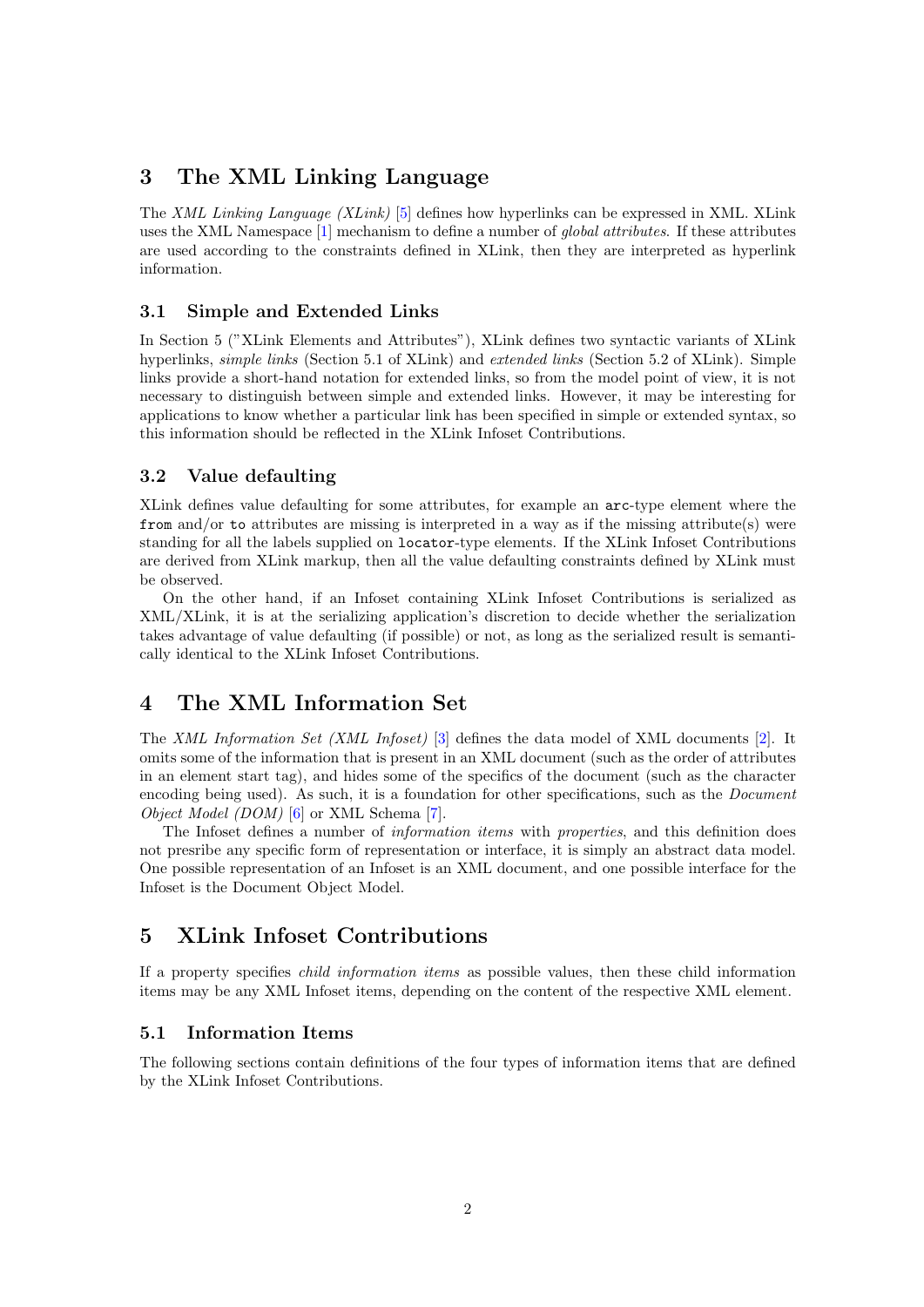### 5.1.1 Link Information Item

Link information items represent simple as well as extended links, because simple links conceptually do not differ from extended links, they only provide a more concise syntax for coding link information.

XLink Definition: Section 5.1 and Section 5.2 Each Link Information Item has the following properties:

- 1. [type] Either simple or extended, indicating whether the link has been specified in XLink simple or extended form. If this is unknown, the property has the value unknown.
- 2. [resources] An unordered set of Resource Information Items.
- 3. [arcs] An unordered set of Arc Information Items.
- 4. [role] A URI reference, coming from the role attribute of the link element (ie, of the simpletype element or the extended-type element). If the attribute has not been present, this property has the value novalue.
- 5. [title] A string, coming from the title attribute of the link element (ie, of the simple-type element or the extended-type element). If the attribute has not been present, this property has the value novalue.
- 6. [titles] An ordered list, in document order, of Title Information Items, if the link element has title-type children (this is only possible for extended-type elements because of the constraints defined by XLink).
- 7. [element] The Element Information Item that represents this Link Information Item. If there is no such Element Information Item, this property has the value novalue.

It is important to notice that both simple and extended links are represented by Link Information Items. This means that the information item view of simple and extended links is unified, only the [type] property indicates what type of XLink has been used. Consequently, a Link Information Item for a simple link contains references to Resource Information Items and Arc Information Items in the same way as a Link Information Item for an extended link, even though both forms of XLinks specify resources and arcs in different ways (simple links as attributes of the simple-type element, and extended links as child elements of the extended-type element). If the simple link carried behavior attributes, these are represented on the Arc Information Item of the resulting XLink Infoset Contributions.

#### 5.1.2 Resource Information Item

Resource information items represent local as well as remote resources. They do both by reference, for local resources by reference to the relevant information items(s), for remote resources by using a URI reference.

XLink Definition: Section 5.1.1 and Section 5.1.2

Each Resource Information Item has the following properties:

- 1. [reference] If the resource is a local resource, an ordered list of child information items, in document order. If the resource is a remote a resource, a URI reference coming from the href attribute of the simple-type or resource-type element.
- 2. [from arcs] An unordered set of Arc Information Items that are referencing this Resource Information Item as originating resource.
- 3. [to arcs] An unordered set of Arc Information Items that are referencing this Resource Information Item as target resource.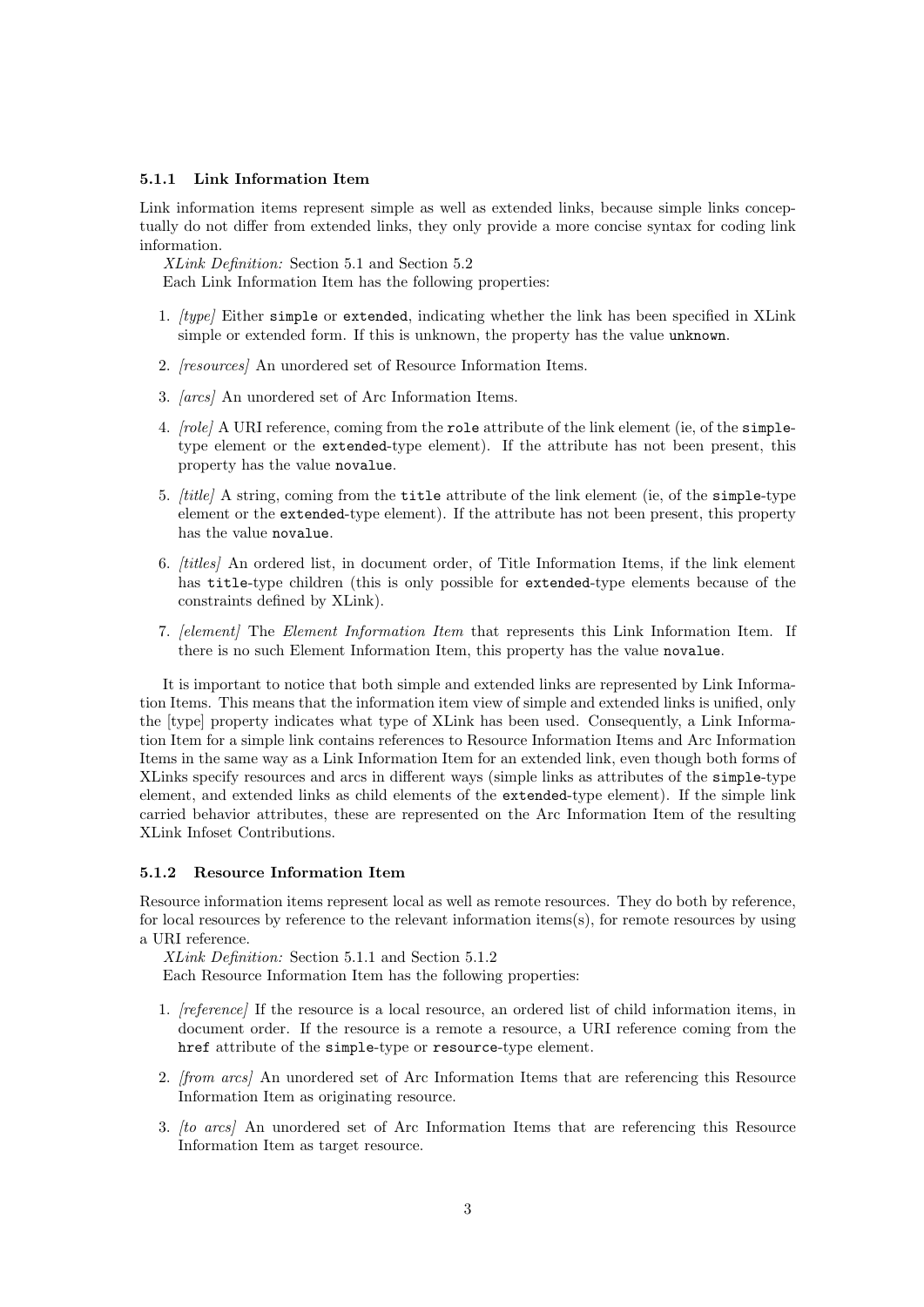- 4. [role] A URI reference, coming from the role attribute of the locator-type element or the resource-type element. If the attribute has not been present, this property has the value novalue.
- 5. *[title]* A string, coming from the **title** attribute of the locator-type element or the resourcetype element. If the attribute has not been present, this property has the value novalue.
- 6. [titles] An ordered list, in document order, of Title Information Items, if the locator-type element has title-type children (title-type children are not possible for resource-type elements because of the constraints defined by XLink).
- 7. [label] An NCName, coming from the label attribute of the locator-type element or the resource-type element. If the attribute has not been present, this property has the value novalue.
- 8. [link] The Link Information Item that this Resource Information Item is a child of.
- 9. *[element]* The *Element Information Item* that represents this Resource Information Item. If there is no such Element Information Item, this property has the value novalue.

#### 5.1.3 Arc Information Item

Arc information items represent arcs connecting resources of a link. XLink Definition: Section 5.1.3 Each Arc Information Item has the following properties:

- 1. [arcrole] A URI reference, coming from the arcrole attribute of the arc-type element. If the attribute has not been present, this property has the value novalue.
- 2. [show] One of the values new, replace, embed, other, or none, coming from the show attribute of the arc-type element. If the attribute has not been present, this property has the value novalue.
- 3. *[actuate]* One of the values onLoad, onRequest, other, or none, coming from the actuate attribute of the arc-type element. If the attribute has not been present, this property has the value novalue.
- 4. [from] An unordered set of Resource Information Items that are referenced by this Arc Information Item as originating resources.
- 5. [from label] An NCName, coming from the from attribute of the arc-type element. If the attribute has not been present, this property has the value novalue.
- 6. [to] An unordered set of Resource Information Items that are referenced by this Arc Information Item as target resources.
- 7. [to label] An NCName, coming from the to attribute of the arc-type element. If the attribute has not been present, this property has the value novalue.
- 8. *[title]* A string, coming from the **title** attribute of the arc-type element. If the attribute has not been present, this property has the value novalue.
- 9. [titles] An ordered list, in document order, of Title Information Items, if the arc-type element has title-type children.
- 10. [link] The Link Information Item that this Arc Information Item is a child of.
- 11. *[element]* The *Element Information Item* that represents this Arc Information Item. If there is no such Element Information Item, this property has the value novalue.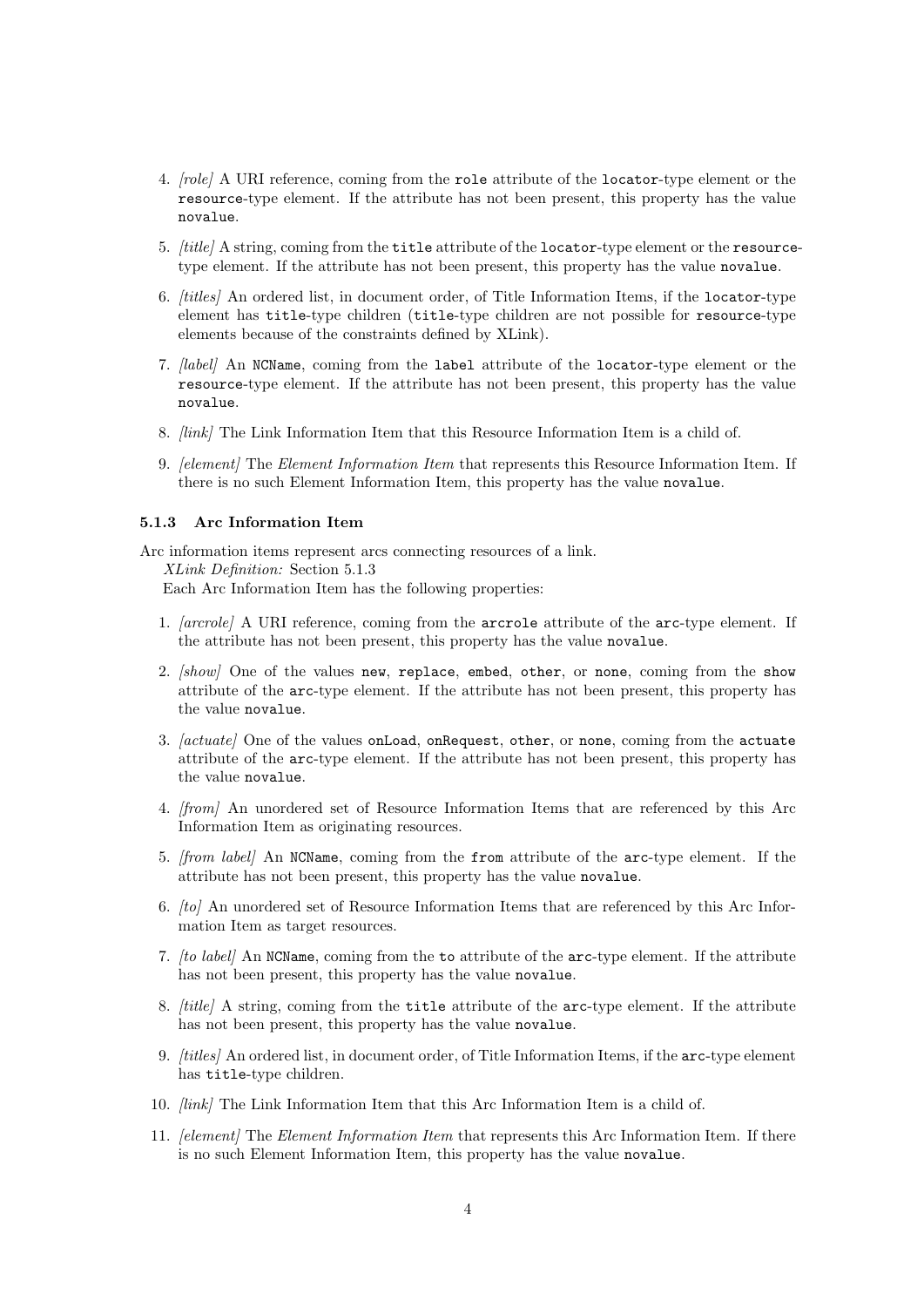### 5.1.4 Title Information Item

Title information items are used for title information for links, resources, or arcs. XLink Definition: Section 5.1.4 Each Title Information Item has the following properties:

- 1. [children] An ordered list of child information items, in document order.
- 2. [title] The Link Information Item, Resource Information Item, or Arc Information Item that this Title Information Item is a child of.
- 3. [element] The Element Information Item that represents this Title Information Item. If there is no such Element Information Item, this property has the value novalue.

### 5.2 Properties

In addition to the XLink Information Items, the XLink Infoset Contributions also define properties which may be used on the Infoset's information items.

#### 5.2.1 XLink Information Item

The XLink Information Item property is used with *Element Information Items* to refer from an element with XLink semantics to the respective XLink-specific information item.

•  $[xlink item]$  The Link Information Item, Resource Information Item, Arc Information Item, or Title Information Item that has been derived from this element.

It is important to notice that the XLink Information Item property can be used to access the XLink-specific information item that has been derived from an XML element. However, the element may carry additional semantics (such as additional attributes) which are outside the scope of XLink, so depending on the application model it might be necessary to interpret additional properties of an element.

#### 5.2.2 XLink Resource

The XLink Resource property is used with any information item to indicate that this particular item is part of a link resource.

•  $\alpha$  /xlink resource The Resource Information Item that references this information item as a resource.

To use this property, applications must interpret resource identifiers (eg, XPointers).

# 6 Creating Link Information

The link information represented in the XLink Infoset Contributions, can come form any source, XLink markup within XML documents, RDF representations of XLink [\[4\]](#page-5-0), XLink-structured databases, or any source which can be used for collecting link information. Specifically, it is not necessary that XLink's syntax or link model is the source for constructing XLink Infoset Contributions, as long as there is a possible mapping to the model defined by the XLink Infoset Contributions.